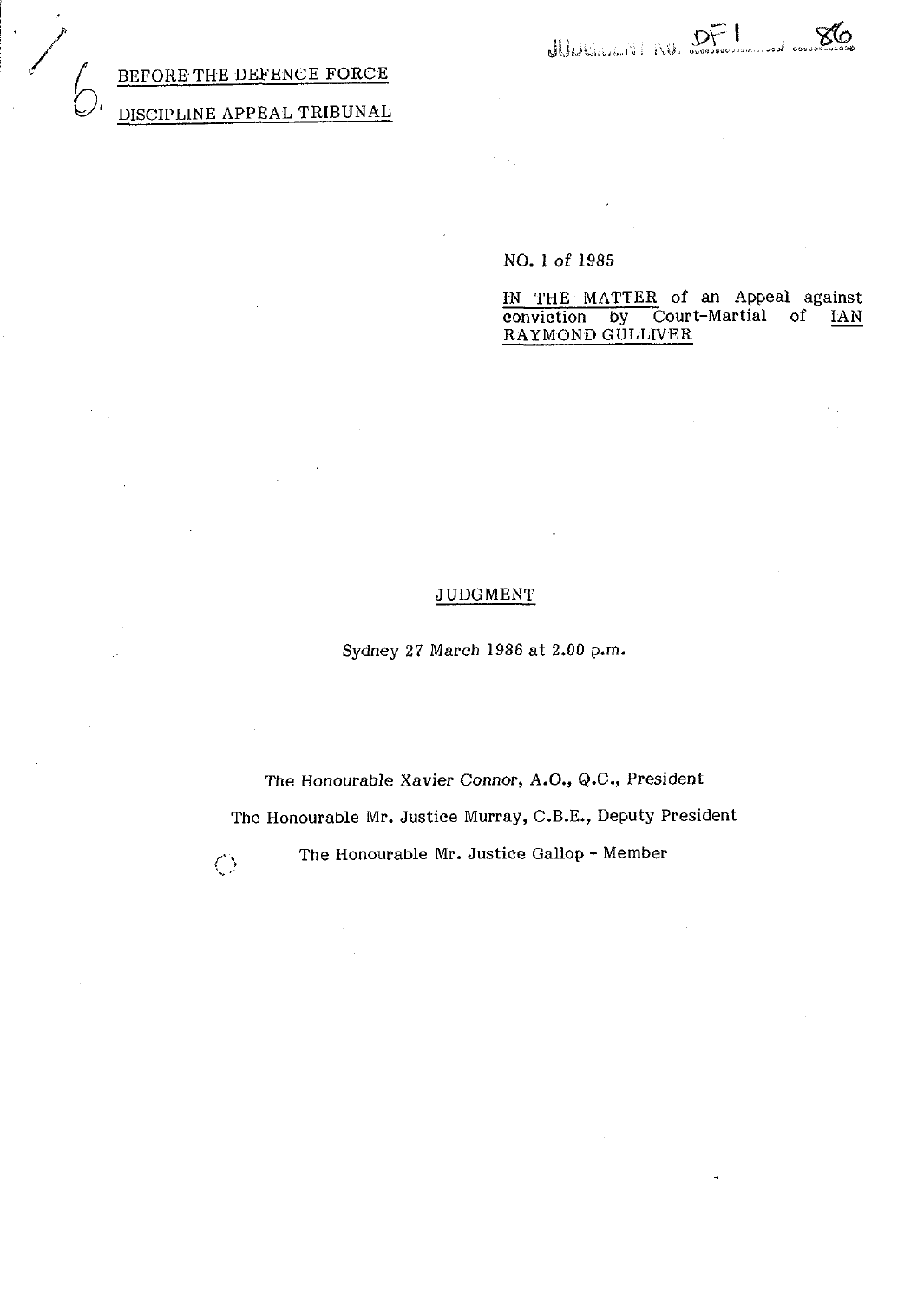This is an appeal pursuant to S. 20(1) of the Defence Force Discipline Appeals Act 1955 against a conviction by general court-martial on 18 September 1985 at HMAS Penguin, Sydney. The appellant was convicted of an offence against s.19(1) of the Naval Discipline Act 1957 **(UK)** in its application to members of the Royal Australian Navy by virtue of s.34 of the Naval Defence Act 1910, which offence was tried as an "old system offence" under the Defence Force Discipline Act 1982.

On 31 May 1985 the appellant was the Commanding Officer of HMAS Wollongong, a Freemantle class Patrol Boat. The ship had left Eden with the intention of proceeding to Bass Strait in order to take up surveillance duties in relation to oil rigs. When some distance south of Malacoota the weather deteriorated and the ship began to pound. The appellant decided to seek shelter until the weather abated. He decided upon an anchorage outside Malacoota in respect of which the navigating officer prepared an anchorage plan. On reaching the position where it was intended to anchor, the appellant became apprehensive that the radar was not giving an accurate picture of the range offshore. He then decided to proceed to Gabo Island to take shelter. Gabo Island is a small island off the east coast of Victoria, a short distance north-east of Malacoota. There is **a**  bay on the north-west of the island. The appellant at first intended to anchor at a position three cables (1800 feet) north of the southern headland of the bay and three cables west of the eastern edge of the bay. He subsequently decided to proceed further inshore and anchor in a position two cables from the headland and the shore. In the course of endeavouring to anchor in that position HMAS Wollongong stranded on an uncharted rocky ledge close to the western coastline of the island.

The terms of the charge were that at Gabo Island on 31 May 1985 the appellant did by negligence cause HMAS Wollongong to be stranded. Particulars of negligence were furnished by the prosecution in the following terms:

> 1. Did fail to exercise careful discretion before trying to make unlighted and dangerous land in darkness as required by R and I Article 3544 is that he:

a. failed to take heed of the caution on Chart AUS 806;

b. selected an anchorage on the north-west side of Gabo Island which was imprudent and hazardous having regard to the prevailing weather conditions and the scale of chart in use.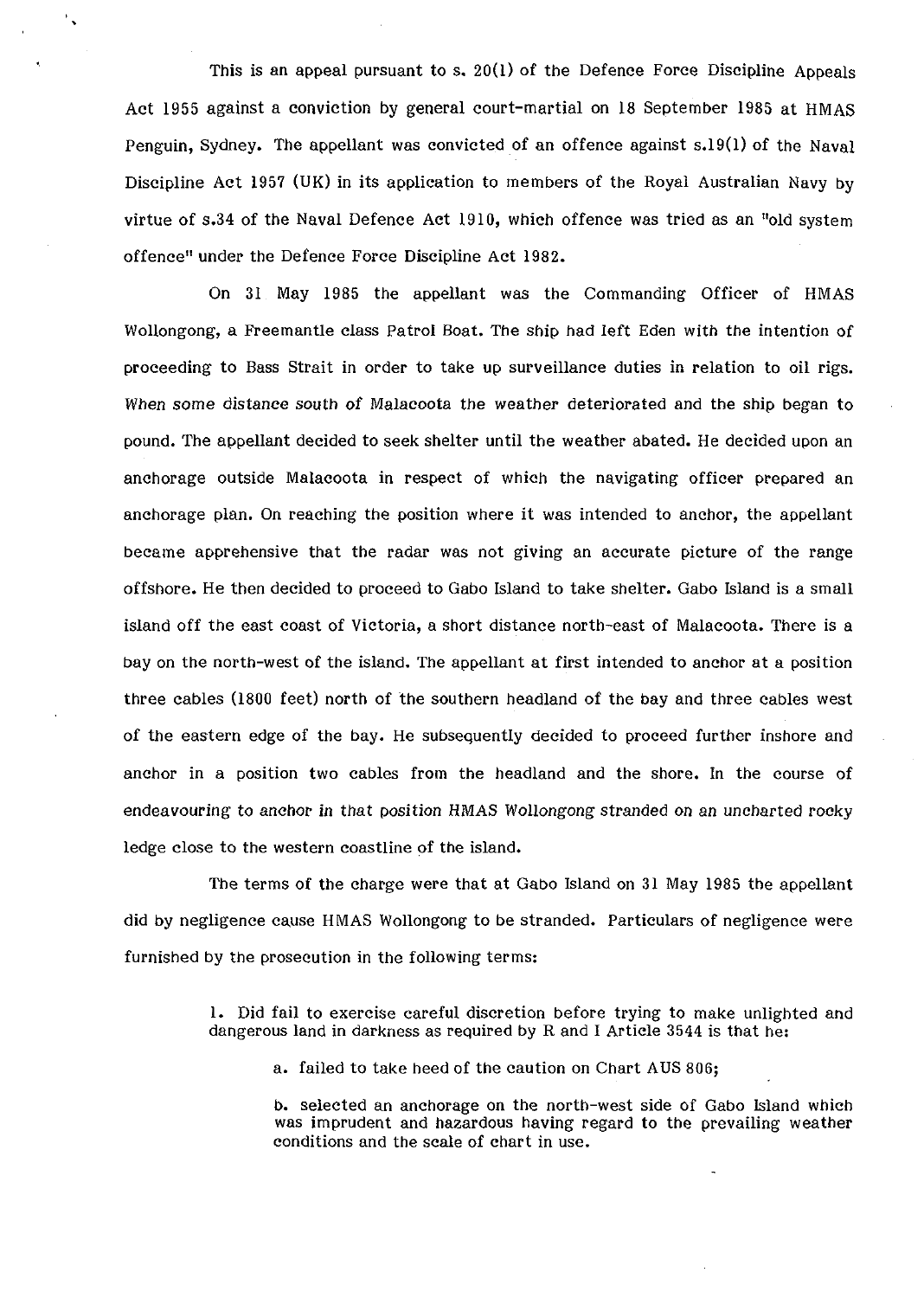2. Did fail to ensure adequate planning had been conducted to enable the ship to be operated in restricted waters as required by AFGO Article 1837, in that he failed to ensure that the Navigating Officer had prepared a plan for the anchorage at Gabo Island.

3. Did fail to conduct blind pilotage in a safe and satisfactory manner and in accordance with the procedures laid down in BR45(IV) Chapter 4 Articles 0433-0435.

4. Did fail to adopt a blind pilotage organisation as required by Article 0318 of Fremantle Class Orders, and as detailed in Commanding Officers' Standing Orders and Annex V of HMAS WOLLONGONG'S Navigational Data Book, in that the Navigating Officer was not employed as a dedicated Blind Pilotage Officer.

5. Did fail to ensure the ship was not navigated closer to a danger, that cannot be seen, than one centimetre on the scale of chart in use as required by AF Personal Memorandum No. 1/83.

6. Did fail to ensure the ship's position was ascertained in good time and constantly fixed as required by R and I Article 3543.2.

7. Did fail to ensure the effects of the elements on the ship's progress were assessed.

Upon his conviction the court did not proceed to consider an alternative charge of negligent performance of duty contrary to s.7 of the Naval Discipline Act 1957 **(UK)** in its application to members of the Royal Australian Navy. The penalty imposed for the offence of by negligence causing HMAS Wollongong to be stranded was "forfeiture of 18 months seniority as a Lieutenant Commander in the Royal Australian Navy; new date of seniority is 16 May 1980".

Following his conviction the appellant lodged with the reviewing authority a petition for review of the court-martial proceedings pursuant to s.153(1) of the Defence Force Discipline Act 1982. By letter dated 18 October 1985 the reviewing authority informed the appellant that he had decided to take no action in relation to the conviction or the punishment imposed. The appeal to this Tribunal was lodged by Notice of Appeal on 14 November 1985 and it was common ground on the hearing of the appeal that the appeal was properly instituted.

Before commencing to argue the appeal, counsel for the appellant sought leave to call Captain Doyle, the Navy hydrographer, to give evidence before the Tribunal. The nature of the evidence was that Captain Doyle, in his official capacity, had decided to seek an amendment of a publication called the Australian Pilot to include in the material concerning Gabo Island information concerning the uncharted rocky ledge on which HMAS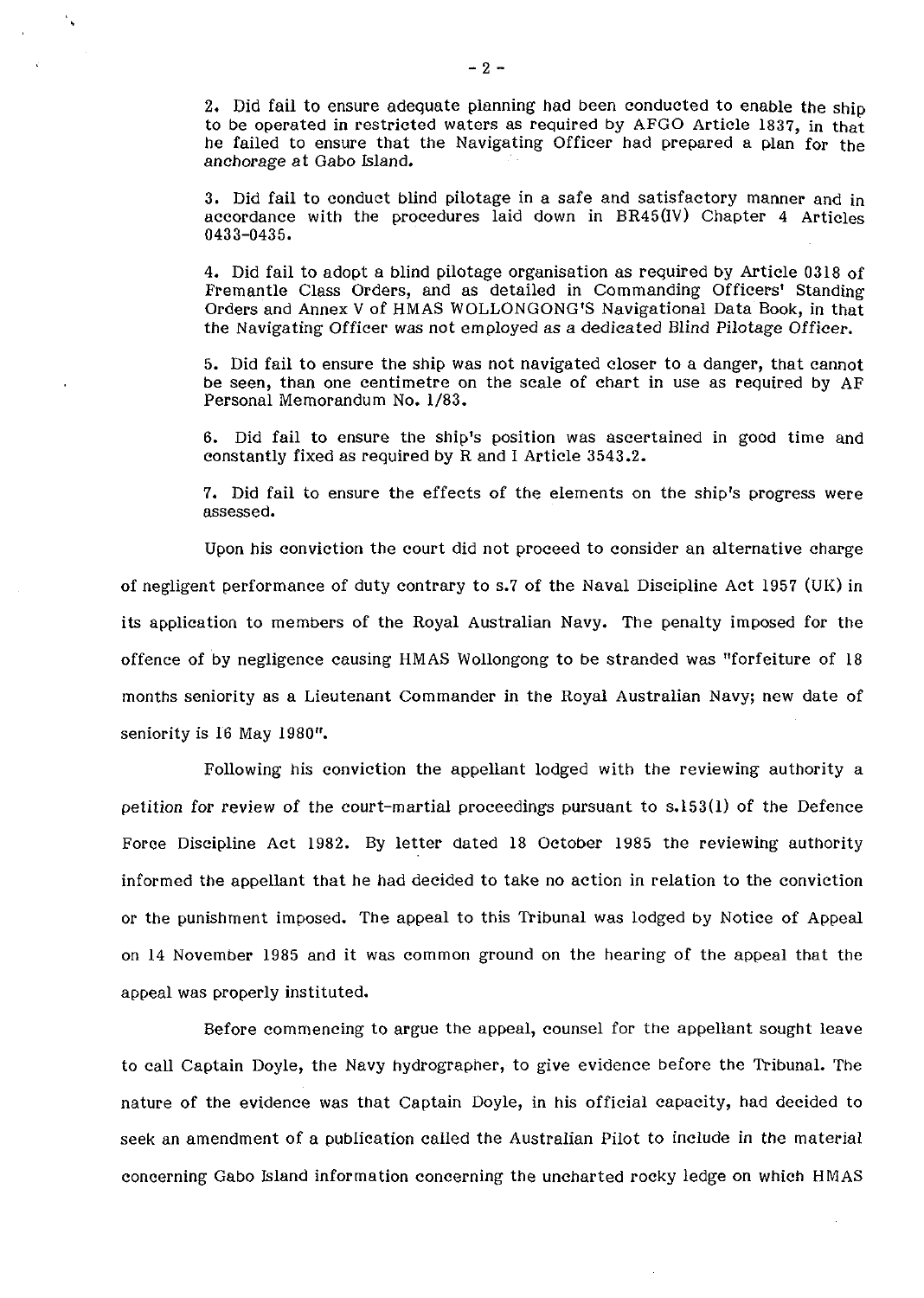WoIlongong became stranded. The Australian Pilot was part of the navigational material available on the ship. It was put that such evidence would constitute a clear admission on the part of the Chief of Naval Staff that the information provided to the appellant at the time that he decided to seek an anchorage at Gabo lsland was inadequate and misleading and pointed to an absence of negligence on the part of the appellant.

Lieutenant Commander Whitehouse, the Fleet Navigator, gave evidence at the court-martial. He conceded that, in the light of the knowledge which had emerged about the rocky ledge since the stranding, it would be his expectation that appropriate amendments would be made to the Australian Pilot.

We refused the application to call Captain Doyle on the ground that the appellant would not gain any further advantage from his evidence over and above what he had obtained from the concession made by Lieutenant Commander Whitehouse. As the application was made at the very outset of the hearing before us, we gave the appellant leave to renew it after we had heard argument on the question of negligence. The appellant did not subsequently seek to renew the application.

The Notice of Appeal set out various grounds of appeal. We deal with them in the order in which counsel for the appellant argued them. Certain grounds of appeal were not argued.

The first ground of appeal related to the objection made pursuant to s.141(2) of the Defence Force Discipline Act 1982 which provides that at any time before a court-martial is sworn or affirmed the accused person may enter an objection to any member or reserve member of the court-martial on the ground that the member (a) is ineligible; (b) is, or is likely to be, biased; or (c) is likely to be thought, on reasonable grounds, to be biased.

The objection lodged by the appellant related to all members of the court-martial whose names were included in the convening order dated 14 August 1985 on the grounds that they were likely to be biased or were likely to be thought on reasonable grounds to be biased. The factual basis for the objection consisted of a news release by the Chief of Naval Staff dated 14 June 1985, a report in "Navy News" of 28 June 1985 and various reports in the press and television news coverage following the news release of 14 June 1985.

 $-3 -$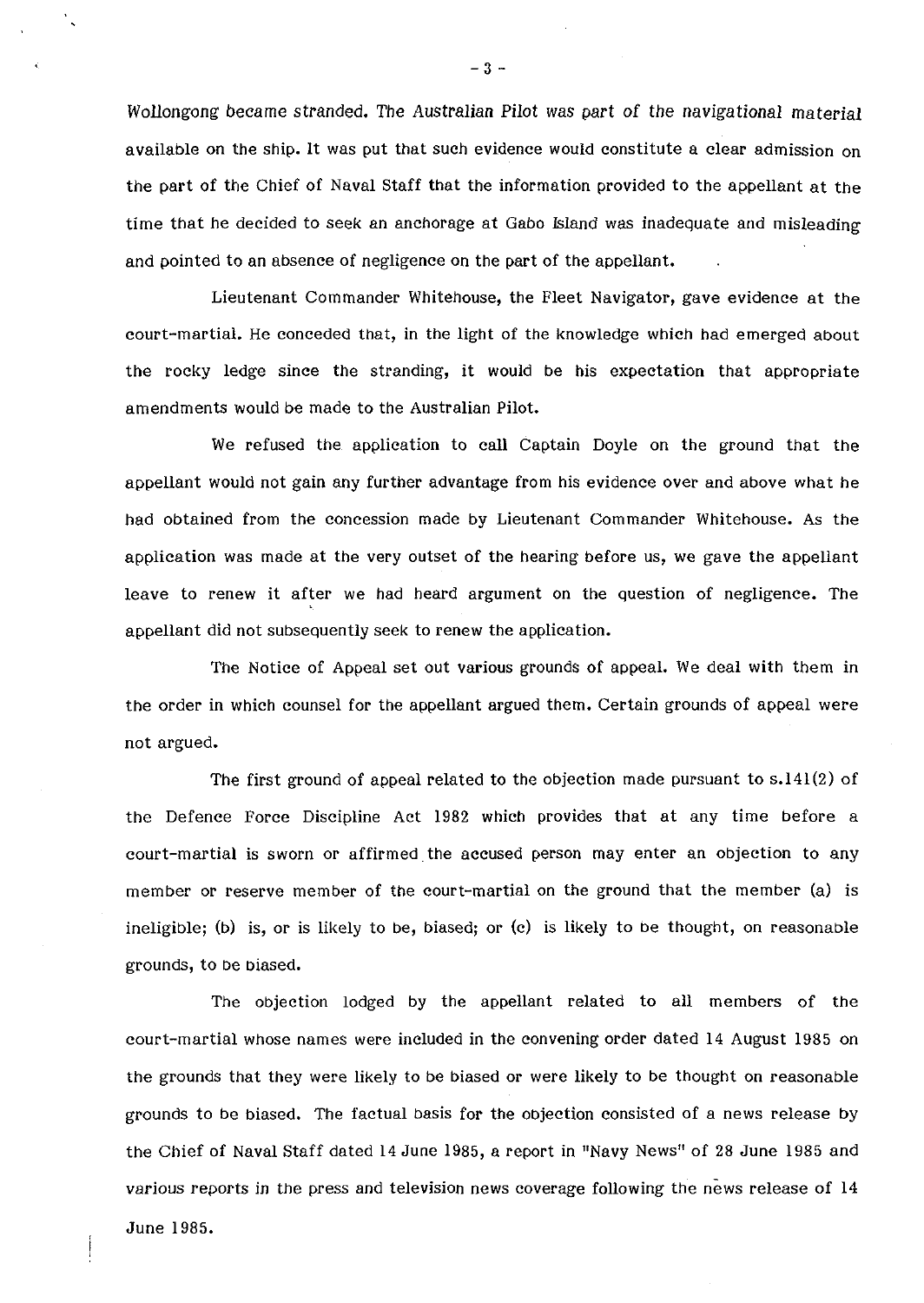It is necessary to relate the chronology of events giving rise to the news release and the subsequent reports in the media. The incident involving HMAS Wollongong at Gabo Island occurred on 31 May 1985. The board of inquiry made its report to the Fleet Commander on 11 June 1985 and the news release Dy the Chief of Naval Staff issued on 14 June 1985. The full text of that news release is as follows:

#### "FRIDAY 14 JUNE 1985 NO 93/85

#### TWO OFFICERS TO FACE LEGAL PROCEEDINGS

Two officers from the Fremantle-class patrol boat HMAS WOLLONGONG, which grounded off Gabo Island off the north-eastern coast of Victoria on May 31, 1985, are to face legal proceedings.

Announcing this today the Chief of Naval Staff, Vice Admiral M.W. Hudson said that the formal report of the Naval Board of Inquiry, which he had just received, had made certain recommendations concerning disciplinary action. These were sub judice, but the Fleet Commander, Rear Admiral I.W. Knox, had decided that legal proceedings should be instituted against the ship's Commanding Officer and the Navigating Officer.

Vice Admiral Hudson said that the principal findings contained in the report were:-

- \* HMAS WOLLONGONG grounded 210 metres out from the High Water Line on the western shore of Gabo Island;
- \* No material or machinery defect or failure contributed to the grounding;
- \* The grounding was a result of navigational error;
- After grounding the ship was carried by the action of wind and waves up to 50 metres inshore to the position in which she finally settled;
- \* After the grounding, the actions of all members of ship's company to contain damage and preserve the ship were of a high order;
- Adequate precautions were taken to preserve the lives of the ship's company, and to securely stow classified material;
- \* Reasonable precautions were taken to secure the ship prior to her abandonment.

Vice Admiral Hudson said that in addition to the above findings, the Board of Inquiry had determined that all members of the ship's company were capable of performing their duties in a normal manner. No alcohol **had** been consumed by any member of the crew after they returned on board some 24 hours before the grounding.

The report had also stated that the officers principally concerned with the safe handling of the ship were adequately trained and experienced, and that the state of readiness and the damage control condition of the ship were appropriate.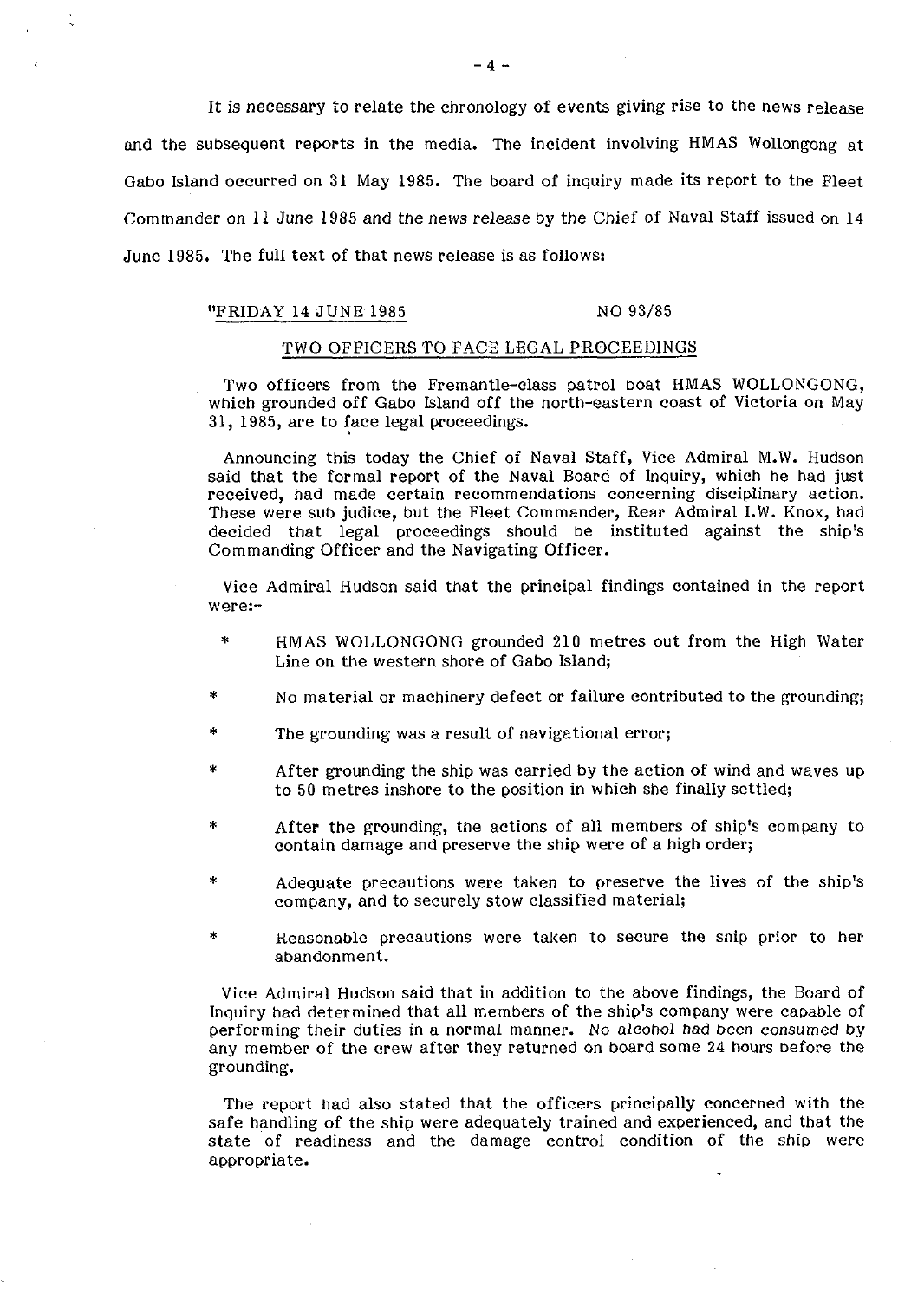The Board also determined that massive damage was caused to the ship in the first two minutes after grounding, and the situation then became irretrievable.

Vice Admiral Hudson said that in respect of legal proceedings, action would not be started until at least July **3,** 1985 because of various technical complexities associated with the advent of the new Defence Force Discipline Act. Proceedings would entail a formal disciplinary hearing, after which it would be decided whether the matter should go to trial by court martial.

He stressed that as legal proceedings were to be instituted the matter was strictly sub judice and there could be no speculation as to the possible outcome nor whether negligence had occurred.

Referring to the ship, he said that HMAS WOLLONGONG was still on the slip at Eden in southern New South Wales where her condition was being assessed and temporary repairs effected. The damage was considerable but he emphasised that it was repairable.

A decision as to the future of HMAS WOLLONGONG would be made shortly when the technical and financial examination had been completed. Present planning was for the ship to be decommissioned and towed to North Queensland Engineers and Agents (NQEA) in Cairns, which was the company which had built her. Repairs were estimated to take several months."

On 11 July 1985 the appellant was charged with disciplinary offences and following a summary hearing commencing on 22 July 1985 and concluding on **30** July 1985, the court-martial was convened on 14 August 1985. It is to be noted that at the date of the news release the appellant had not been charged with any offence. Indeed the court martial did not commence until 2 September 1985, i.e. more than two months later. Having considered all the evidence and submissions in support of the objection the learned Judge Advocate dismissed the objection. Counsel for the appellant has argued that the learned Judge Advocate was wrong in deciding not to uphold the objection. He submitted that the real vice of the news release by the Chief of Naval Staff, which was picked up and reported in the media, was the promulgation of the principal findings of the board of inquiry, in particular the finding that the grounding was as a result of navigational error, and statements that legal proceedings would follow, that those proceedings would entail a formal disciplinary hearing and that thereafter it would be decided whether the matter should go to trial by court-martial. The overall force of the news release, so it was submitted, was that the stranding was due to negligence and that legal proceedings would be instituted against the appellant as the ship's commanding officer and the navigating officer.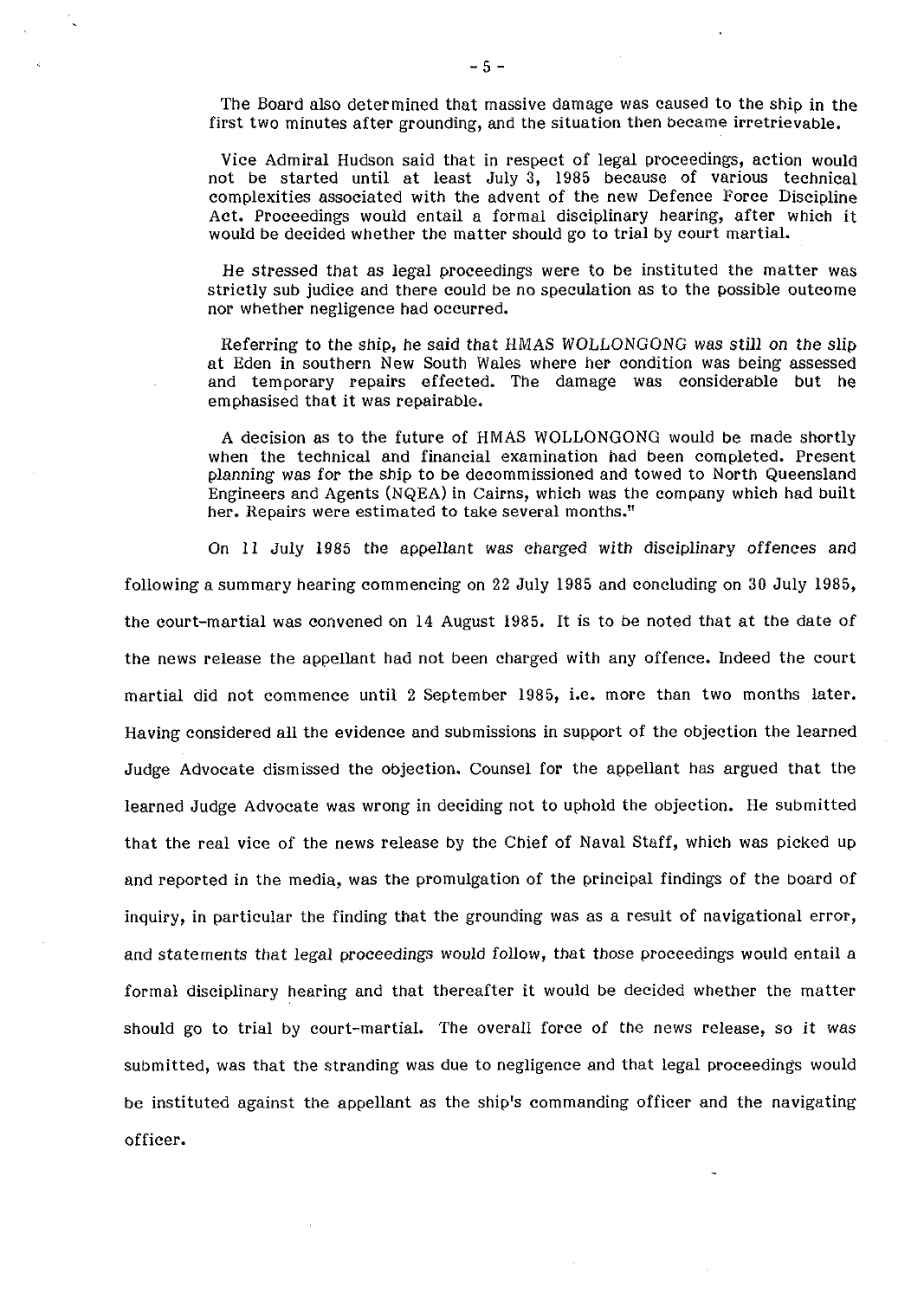It was submitted that, because of the unique position of the Chief of Naval Staff in relation to officers of the Navy generally, those officers required to serve on a court-martial could not fail to be influenced by the terms of the news release and accordingly were likely to be biased or likely to be thought on reasonable grounds to be biased within the meaning of s.141(2) of the Defence Force Discipline Act 1982. In taking the objection at the commencement of the trial counsel for the appellant conceded that there was no actual bias on the part of any members or reserve members of the court, but that they were likely to be biased or that they were likely to be thought on reasonable grounds to be biased. The same objection was maintained in that form as the first ground of appeal argued before this Tribunal.

In our view there is an inconsistency between a concession that no member of the court was actually oiased and an allegation that the members of the court were likely to be biased. Section  $141(2)(b)$  is directed to two different sets of circumstances, first where any member or reserve member of the court is alleged to be biased in fact, and secondly, where the member or reserve member of the court is likely, by reason of the circumstances, to be biased. Under the first hypothesis the stark allegation of bias is raised. Under the second the same allegation is raised but without the same degree of certainty or conviction of the fact of bias.

Section 141(2)(c) is directed to yet a third situation, namely where the member or reserve member is likely to be thought on reasonable grounds to be biased. Having regard to what we have said about inconsistency between conceding that no member of the court was actually biased and an allegation that members of the court were likely to be biased, we propose to treat this ground of appeal as an assertion of the third alternative set of facts, namely that the members and reserve members of the court were likely to be thought on reasonable grounds to be biased. In our view this is the way in which the ground of appeal is to be properly understood.

In the well known case of The Queen v. Watson; ex parte Armstrong (1976) 136  $CLR$  248, the High Court stated the principles which the legislature has apparently endeavoured to incorporate in s.141 (2) (c) of the Defence Force Discipline Act 1982.

 $-6-$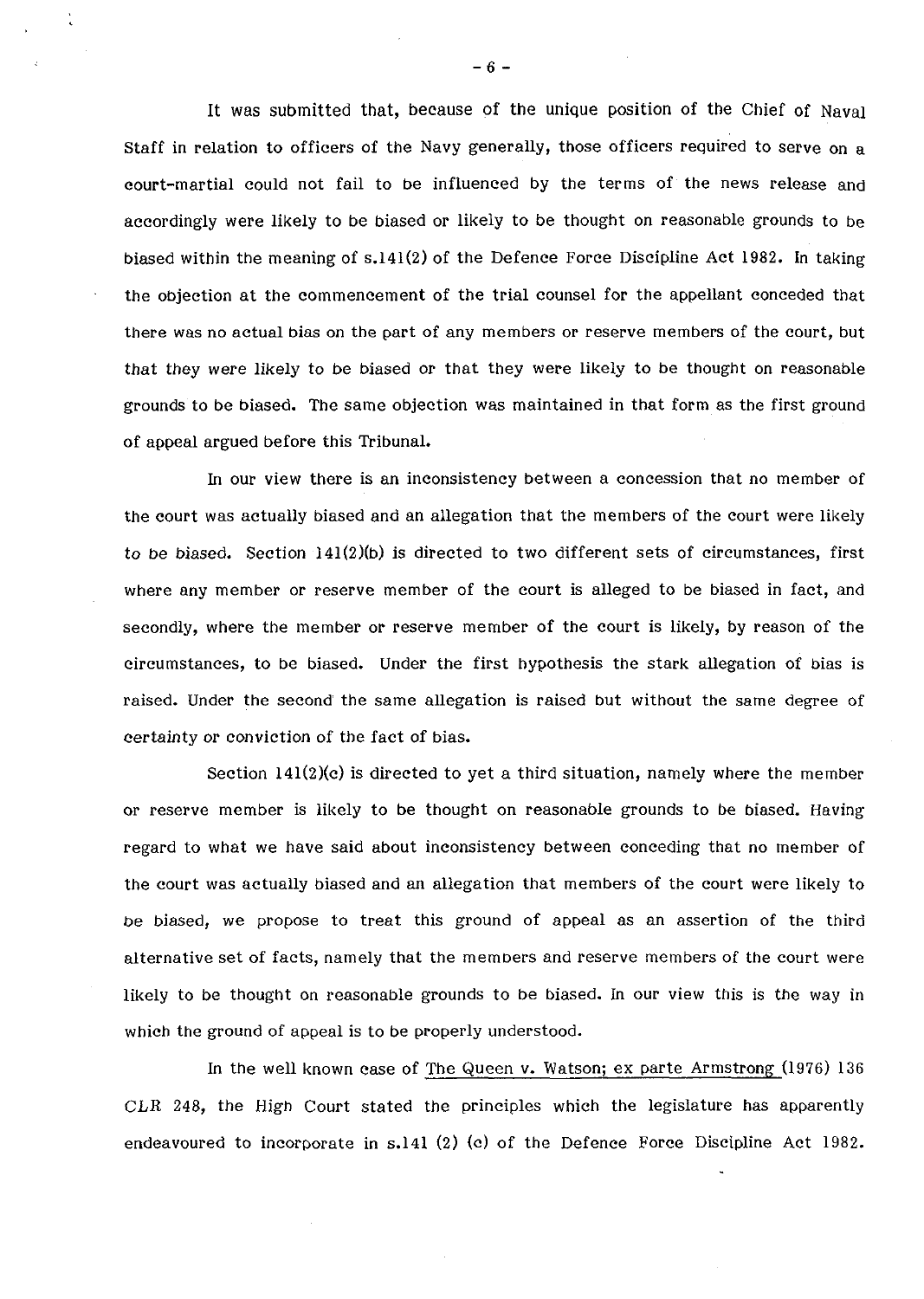After reviewing the earlier English and Australian authorities including Reg. **v.**  Conciliation and Arbitration Commission; ex parte Angliss Group (1969) 122 CLR 546, the High Court said at p.262:

> "The view that a judge should not sit to hear a case if in all the circumstances the parties or the public might reasonably suspect that he was not unprejudiced and impartial, and that if a judge does sit in those circumstances prohibition will lie, is not only supported by the balance of authority as it now stands but is correct in principle. It would be wrong to regard the observations of Lord Hewart C.J. in R. v. Sussex Justices; Ex parte McCarthy [1924] 1 K.B. at p.259 as meaning that the appearance of justice is of more importance than the attainment of justice itself; c.f. Reg. v. Camborne Justices; Ex parte Pearce [1955]  $l$  Q.B. at p. 52... It is of fundamental importance that the public should have confidence in the administration of justice. If fair-minded people reasonably apprehend or suspect that the Tribunal has prejudged the case, they cannot have confidence in the decision. To repeat the words of Lord Denning M.R. which have already been cited, 'Justice must be rooted in confidence: and confidence is destroyed when right-minded people go away thinking: 'The judge was biased."'.

And later at p.264:

"The question is whether it has been established that it might reasonably be suspected by fair-minded persons that the learned judge might not resolve the questions before him with a fair and unprejudiced mind."

We add for the sake of completeness a reference to the decision of the Courts-Martial Appeal Tribunal in Re Feiss's Appeal (1959) 8 FLR 336. In that case the President of the Court-Martial had, prior to its opening, been instructed by his superior officers that the Court-Martial concerned the loss of certain secret documents and was advised on measures to be taken by him, as President, to safeguard Commonwealth security. At the opening of the Court-Martial the President made an address referring to such matters. In upholding an appeal against conviction on the grounds, inter alia, of bias, the Tribunal referred to the appropriate authorities and to the dicta of the High Court in The Queen v. Australian Stevedoring Industry Board; ex parte Melbourne Stevedoring Co. Pty. Ltd. (1953) 88 CLR 100 at 116, where the High Court said:

> "But when bias of this kind is in question, as distinguished from a bias through interest, before it amounts to a disqualification it is necessary that there should be strong grounds for supposing that the judicial or quasi-judicial officer has so acted that he cannot be expected fairly to discharge his duties. Bias must be 'real'. The officer must so have conducted himself that a high probability arises of a bias inconsistent with the fair performance of his duties, with the result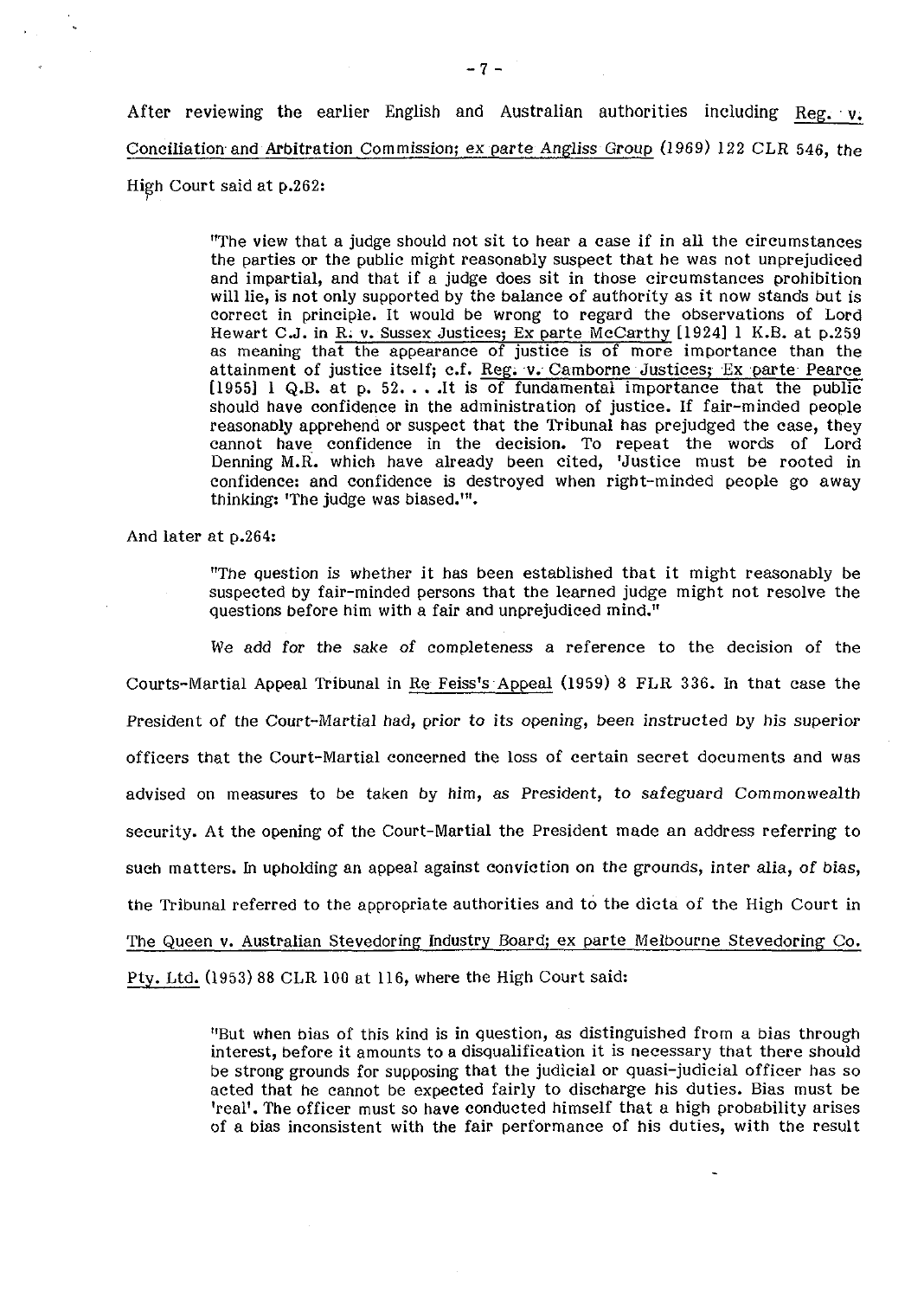that a substantial distrust of the result must exist in the minds of reasonable persons. It has been said that 'pre-conceived opinions - though it is unfortunate that a judge should have any - do not constitute such a bias, nor even the expression of such opinions, for it does not follow that the evidence will be disregarded."

The allegation of bias in the present case would embrace all officers of the Royal Australian Navy. If the submission were upheld it would follow that no such officer would be qualified to serve as a member or reserve member of the court.

Counsel for the appellant acknowledged that such consequences would flow but submitted that in those circumstances the Court-Martial could have been constituted by army or air force officers. This is at least arguable.

Eligibility to be a member or reserve member of a Court-Martial is prescribed

by s.116 of the Defence Force Discipline Act 1982 which reads:

"116.(1) For the purposes of this Act, a person is eligible to be a member, or a reserve member, of a court martial if, and only if  $-$ 

- (a) he is an officer;
- (b) he has been an officer for a continuous period of not less than 3 years or for periods amounting in the aggregate to not less than 3 years; and
- (c) he holds a rank that is not lower than the rank held by the accused person (being a member of the Defence Force) or by any of the accused persons (being members of the Defence Force).

(2) For the purposes of this Act, an officer is eligible to be President of a court martial if, and only if, he holds a rank that is not lower than  $-$ 

- (a) in the case of a general court martial the naval rank of captain or the rank of colonel or group captain; or
- (b) in the case of a restricted court martial the rank of commander, lieutenant-colonel or wing commander.

 $(2A)$  $\mathbf{A}$ 

(3) The requirements set out in paragraph  $(l)(c)$  and sub-section  $(2)$  apply only if, and to the extent that, the exigencies of service permit."

It could be argued that only a member of the same service as the accused holding a rank not lower than the rank held by the accused would be eligible to be a member or a reserve member of a court martial. However, reg.8 of the Defence Force Regulations provides a comparative table of the ranks of the three services of the Defence Force and by the use of that scale an officer of either the army or the air force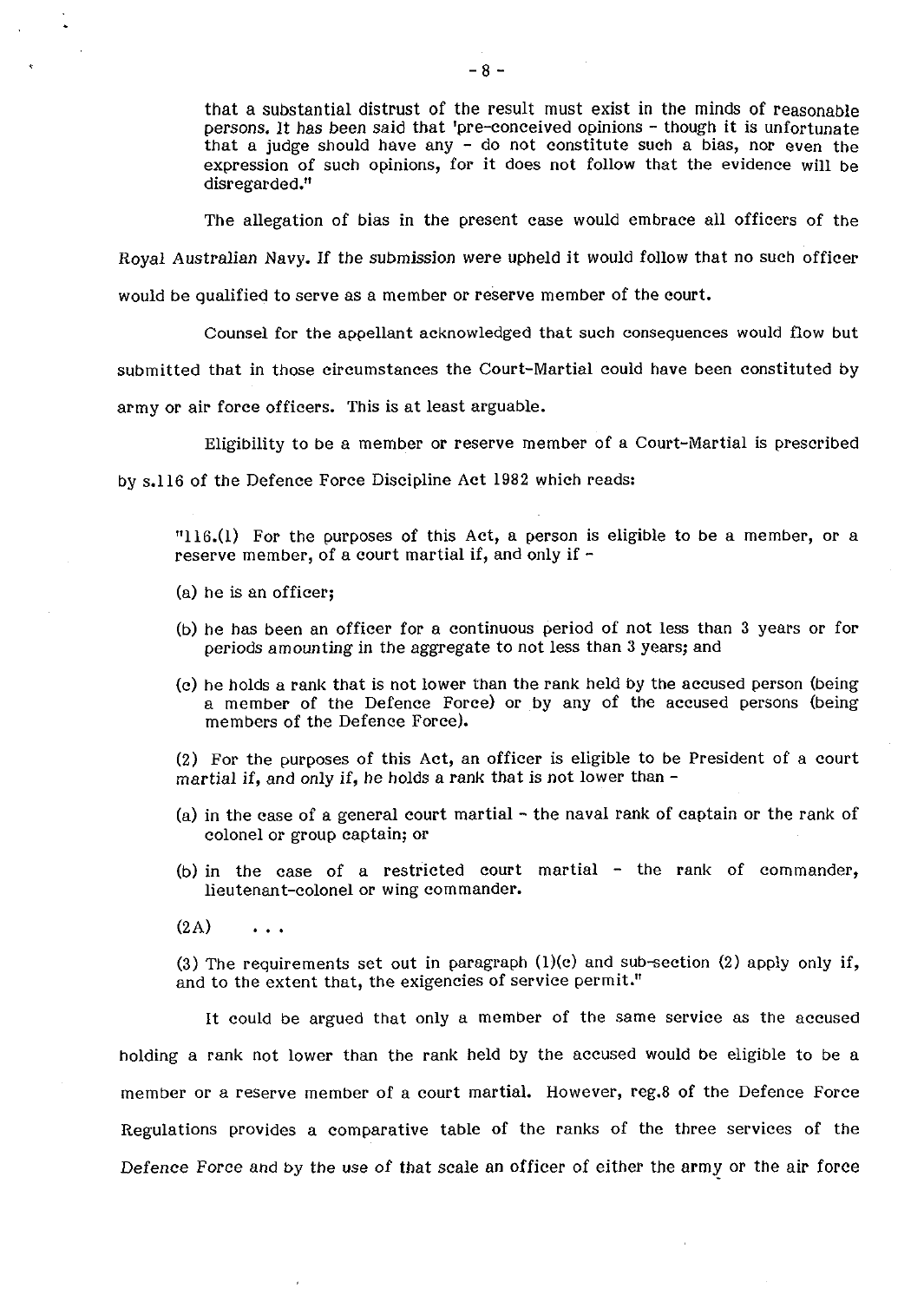could be recognised as holding a rank not lower than the rank of an accused person in the navy. Because of the conclusion we have reached that the members or reserve members of the court martial were not likely to be thought on reasonable grounds to be biased, it is unnecessary to decide upon the construction of s.116 and reg.8 of the Defence Force Regulations.

We think that there is much force in the respondent's submission that, if the objection on the ground of bias were upheld, there would be a real risk that justice would be defeated. If the disqualification were to be upheld it would apply certainly to all naval officers and, in so far as it was relevant, to all members of the Defence Force who may have read the news release, the publication of Navy News or any of the reports in the media. We are not satisfied that any likelihood of bias in the relevant sense has been shown, but in any event necessity allows, and indeed would compel, the members of the court to adjudicate despite any such appearance of bias  $-$  see Willing v. Hollobone (No. 2) (1975) 11 SASR 118 and Judicial Review of Administrative Action, De Smith, 4th Ed., J.M.Evans at p.277.

We take the opportunity to offer some guidance about the release of the results of an investigation into the circumstances of some incident which could be the subject of disciplinary proceedings. It is notorious that there is legitimate public interest in Defence affairs. Having regard to that interest senior officers may well judge it desirable to keep the public informed of the results of investigations into Service affairs. If they declined to do so it could set off a chain of speculation in relation to the true facts and give rise to allegations of covering up those facts. However it is not only desirable but essential to the administration of justice that in any public pronouncements nothing is released which is likely to suggest some prejudgment of the criminal responsibility of the persons involved. We do not think those guidelines were transgressed in this case.

The next ground of appeal was that the Judge Advocate erred in law in admitting into evidence two photographs of Gabo Island over objection on behalf of the accused. The two photographs were formally proved in evidence and depicted Gabo Island in daylight. They give a good photographic representation of the shoreline of the island

**-9** -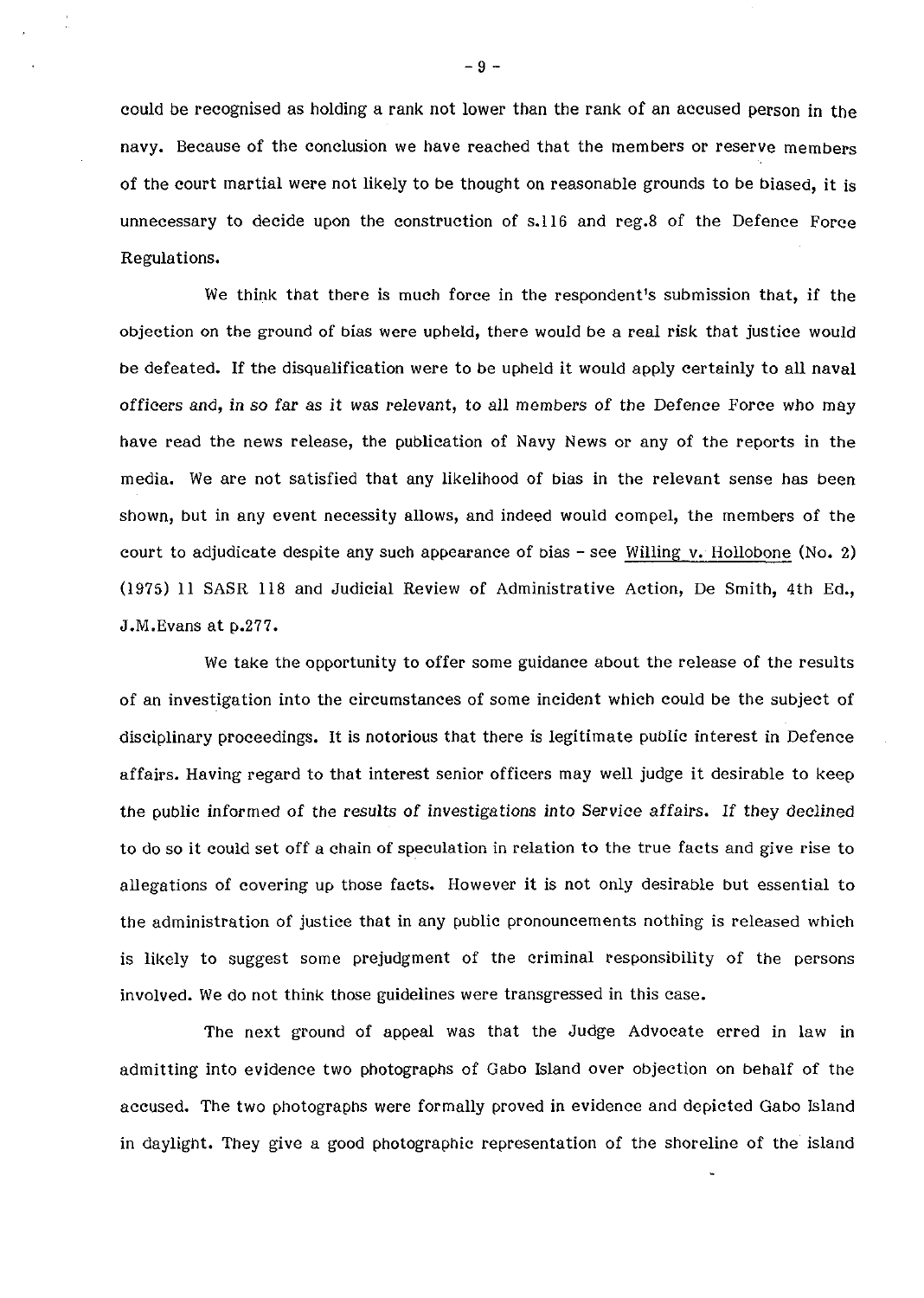and the bay where the incident occurred. One of the photographs (Exhibit N) depicts HMAS Wollongong and another vessel in the bay after the incident occurred.

It was submitted on behalf of the appellant that as the incident happened at night the photographs did not tend to prove anything and that they could give rise to wrong inferences, for instance that the ship as depicted in Exhibit N struck the reef in that position, ended up in that position some time after the reef was struck, or that the photograph was intended to depict the rocky shelf which the ship struck.

In our view the photographs were admissible and of probative value as they depict in photographic form the general contours of the island, the shoreline, the general area where the incident occurred and the sheltered nature of the bay in particular. Moreover we do not think that either photograph was in any way prejudicial to the appellant. Indeed, in depicting the bay so clearly, they could well have assisted the defence.

The next ground of appeal also related to the admission of evidence and was directed to the "reconstruction" of the ship's track on Chart AUS 806 prepared by Lieutenant Commander Whitehouse. The admissibility of the reconstruction was objected to at the trial. The Judge Advocate ruled that the reconstruction of the voyage from Malacoota to Gabo Island was relevant. Subject to certain technical defects which were later cured, the reconstruction was admitted into evidence. In arguing this ground of appeal counsel for the appellant submitted that the reconstruction was of no probative value and that it did not prove where the ship was in relation to any danger, or any breach of AF Personal Memorandum No. **1/83** as particularised in Particular 5 set out above.

It was common ground on the hearing of the appeal that it is accepted practice in courts-martial, where.there is a navigational issue, for a reconstruction of the ship's course to be tendered in evidence. The reconstruction tendered in this case was compiled from the ship's navigation records and, as it happens, the reconstruction accords generally with the ship's course as plotted on its navigational chart. We can see no objection to the admission into evidence of the navigational reconstruction and certainly no substantial miscarriage of justice by reason of it.

 $-10 -$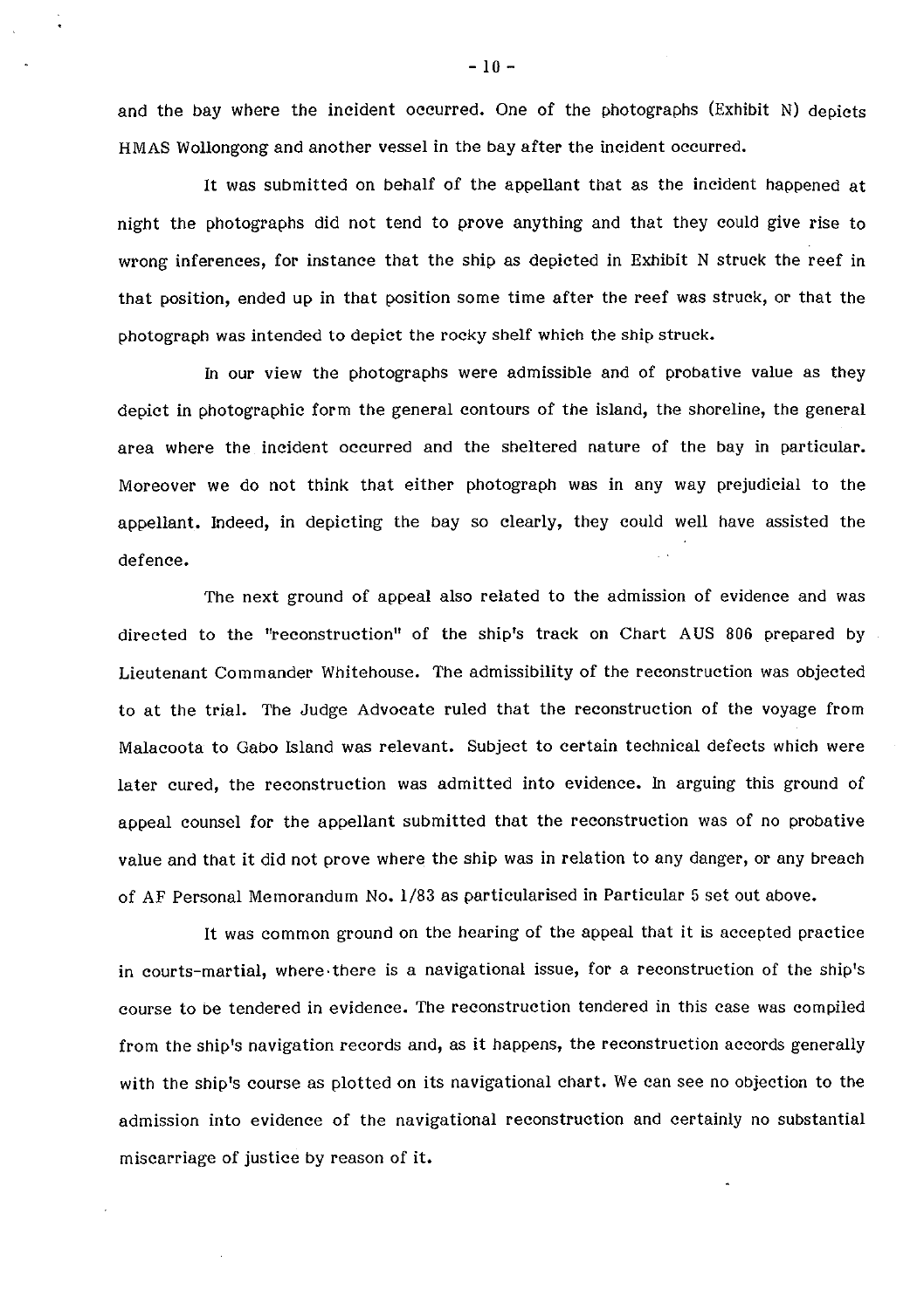We turn to the next ground of appeal, namely that the Judge Advocate wrongly decided at the close of the prosecution case that there was sufficient evidence to support the charges. A submission of no case to answer had been made at the close of the case for the prosecution pursuant to s.l32(l)(c) of the Defence Force Discipline Act 1982 and rule 44 of the Defence Force Discipline Rules made pursuant to that Act. The Judge Advocate rejected a submission that there was no evidence of the appellant's seniority and consequently that there was insufficient evidence to apply the test of negligence laid down by the Federal Court in the appeal of Lamperd (1983) 46 ALR 371. The Judge Advocate held that the fact that there was evidence that the accused was a lieutenant commander in the Royal Australian Navy and was at all relevant times the commanding officer of a patrol boat. enabled certain inferences to be drawn about his experience and that the evidence was sufficient for the purposes of the application of the test laid down in Lamperd's case.

The test as laid down by the Federal Court in Lamperd's Case concerning the standard of negligence in a service context prior to the commencement of the Defence Force Discipline Act 1982 is:

> "That degree of negligence which can be described as doing something which in all the circumstances a reasonably capable and careful person of the accused's seniority and experience in tne service would not have done or alternatively omitting to do something which in all the circumstances a reasonably capable and careful person of the accused's seniority and experience in the service would have done."

That standard is the appropriate standard in the present case as the appellant was charged and convicted of an offence against s.19(1) of the Naval Discipline Act 1957 (U.K.) which offence was tried as an "old system offence" under the Defence Force Discipline Act 1982.

It was submitted on behalf of the appellant on the hearing of the appeal to this Tribunal that the test was incapable of application because of the insufficiency of evidence of the appellant's seniority and experience.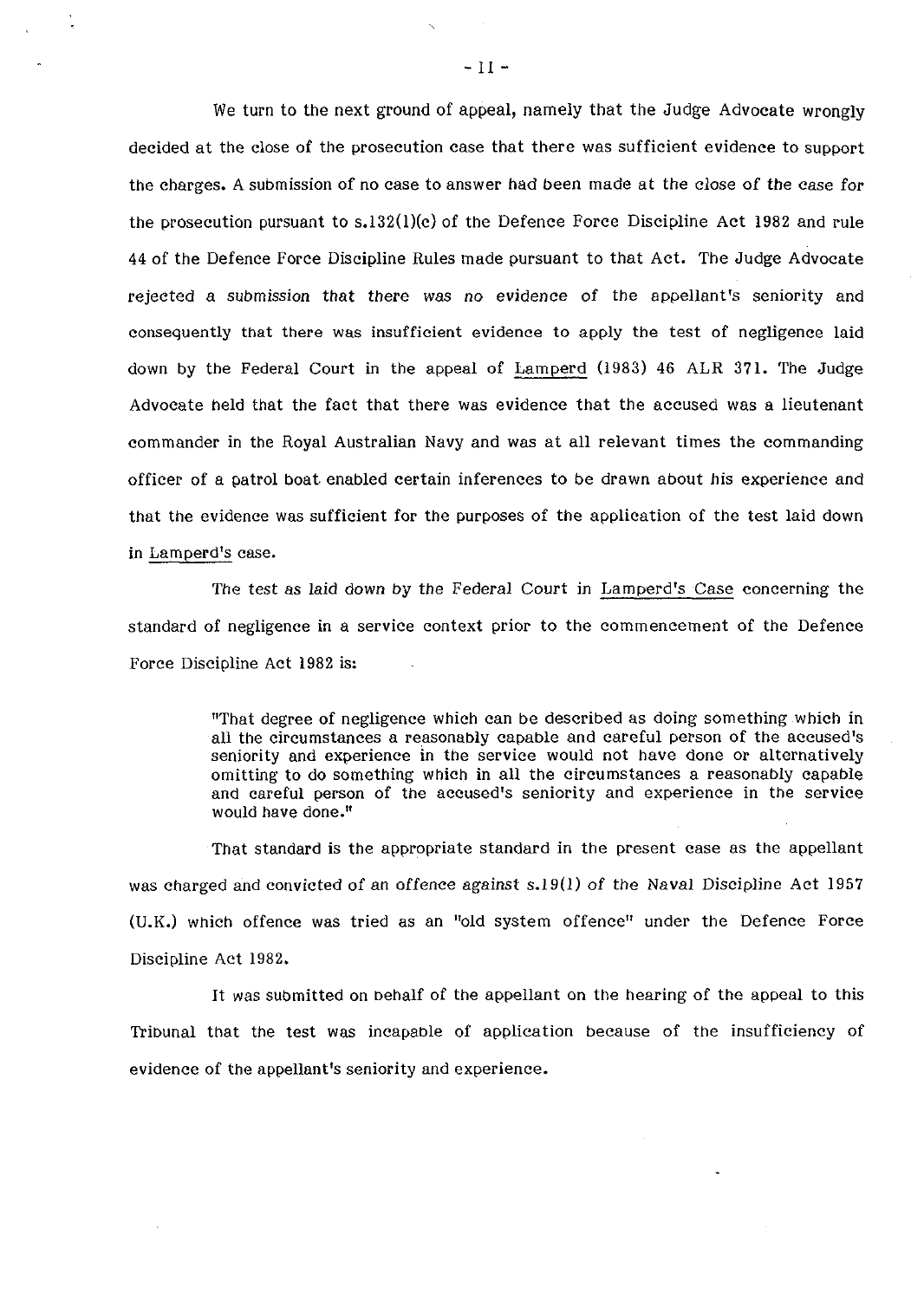At the end of the prosecution case there was evidence that the appellant was a Lieutenant Commander in the Royal Australian Navy, that he was in command of HMAS Wollongong from at least 5 November 1984, and that he was in command of the ship on the night of the incident at Gabo Island.

It was conceded before this Tribunal that any deficiencies in the evidence in those respects were cured by the appellant's own evidence at the trial, but it was contended that this Tribunal was not bound to look at the whole of the evidence and should ignore the evidence of the appellant on his trial.

The question whether there is a case to answer, arising as it does at the end of the prosecution's evidence in chief, is simply a question of law whether the defendant could lawfully be convicted on the evidence as it stands - whether, that is to say, there is with respect to every element of the offence some evidence which, if accepted, would either prove the element directly or enable its existence to be inferred (Zanetti v. Hill (1962) 108 CLR 433 per Kitto J. at p.442).

It is now well established that if in **a** criminal trial the defence elects to adduce and does adduce evidentiary material additional to that adduced by the prosecution, an appellate court may have regard to that additional evidence in considering the validity of a verdict and if the verdict is sustainable on the whole of the evidence the appellate court may refuse to set it aside. For a discussion of the cases see R. v. Wood (1974) VR 117.

When one looks at the evidence as a whole there was an abundance of evidence to prove the appellant's seniority and experience. Those matters include 'his rank of Lieutenant-Commander, his general service knowledge, the training he would have undertaken to earn promotion to that rank, his years of experience in operations rooms, his use of navigation charts, his service as a seaman officer on a number of ships and as a navigating officer on one ship, his attendance at navigation courses throughout 20 years service, the most recent being in 1984, and general matters such as his age, length of tenure of his rank and general service.

 $-12-$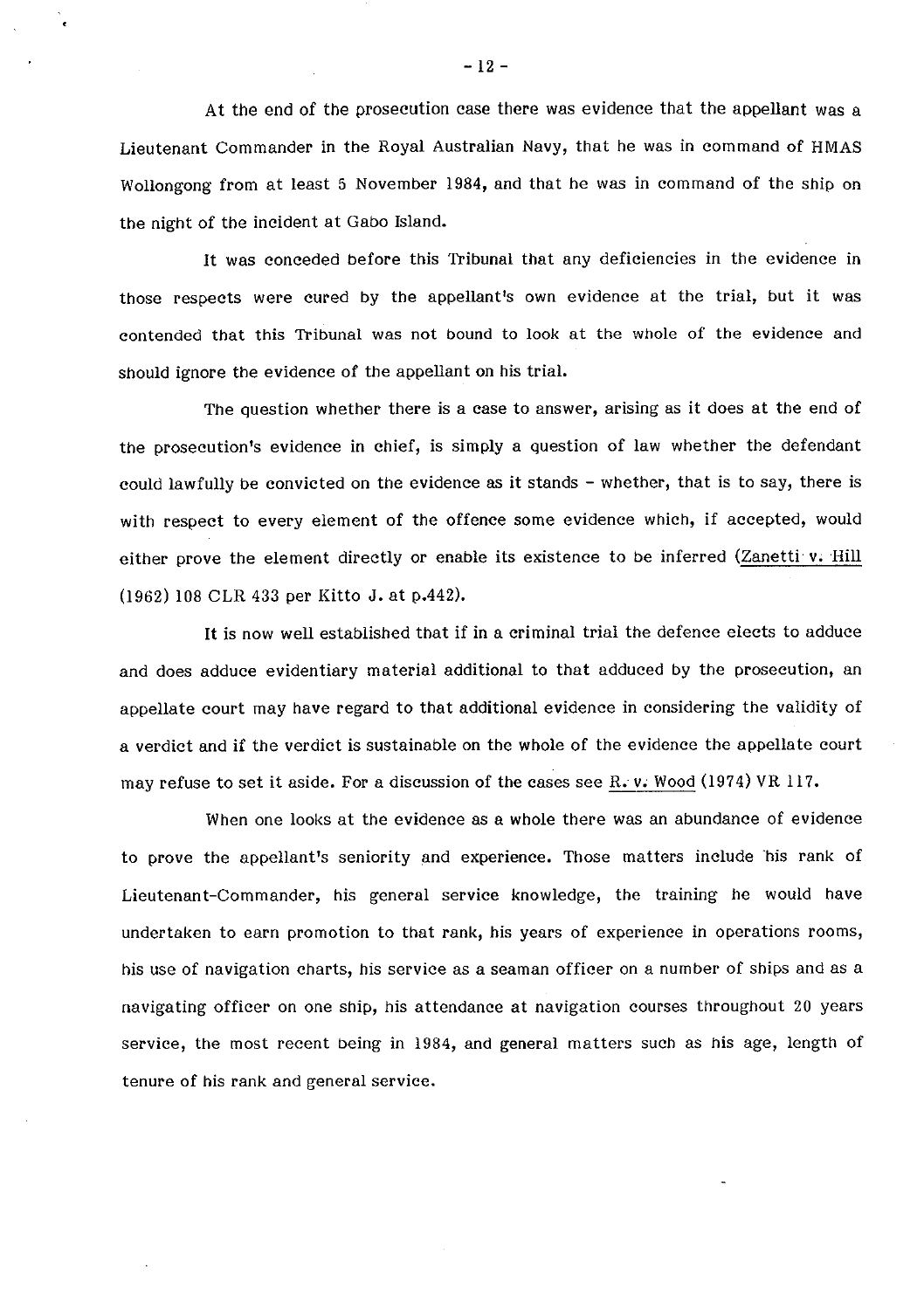The next ground of appeal was that the Judge Advocate wrongly decided that the prosecution was not required as a matter of law to prove each and all of the particulars of negligence on which it relied. In support of this submission counsel for the appellant relied upon the wording of rules 9 and 10 of the Defence Force Discipline Rules. Rule  $9(2)$  states that a charge shall consist of two parts, namely:

- (a) a statement of the offence which the accused person is alleged to have committed; and
- (b) particulars of the act or omission constituting the offence.

Rule 10 provides that the statement of an offence and particulars of that offence in a charge shall be read and construed together.

It was submitted that in construing rules 9 and 10 the particulars are part of the offence charged and accordingly a conviction cannot be recorded unless all the particulars are proved. In our view this submission is fundamentally wrong.

As the Courts-Martial Appeal Tribunal said in the matter of Paul Lashko, unreported decision, No.2 of 1981, delivered 12 September 1983, the function of particulars is to appraise the accused of "the particular act; matter or thing alleged as the foundation of the charge" (Johnson v. Miller (1937) 59 CLR 467 per Dixon J. as he then was at p.489). Furthermore, the function of particulars is to limit the issue of fact to be investigated. Where the substance of an allegation is that the accused was guilty of negligence the particular duty, a breach of which is relied upon to establish that negligence, may be alleged to have been transgressed in a variety of ways. (For negligence, may be alleged to have been transgressed in a variety of ways. (For<br>observations relating to civil negligence see <u>Mummery v. Irvings Pty. Ltd.</u> (1956) 96 CLR 99 and Dare v. Pulham (1982) 148 CLR 658 at 664.)

For the purposes of the present appeal it would have been sufficient to support a conviction if the court was satisfied that the appellant was negligent as alleged in any particular of negligence and that such negligence was a cause of the stranding; see generally Lashko, supra.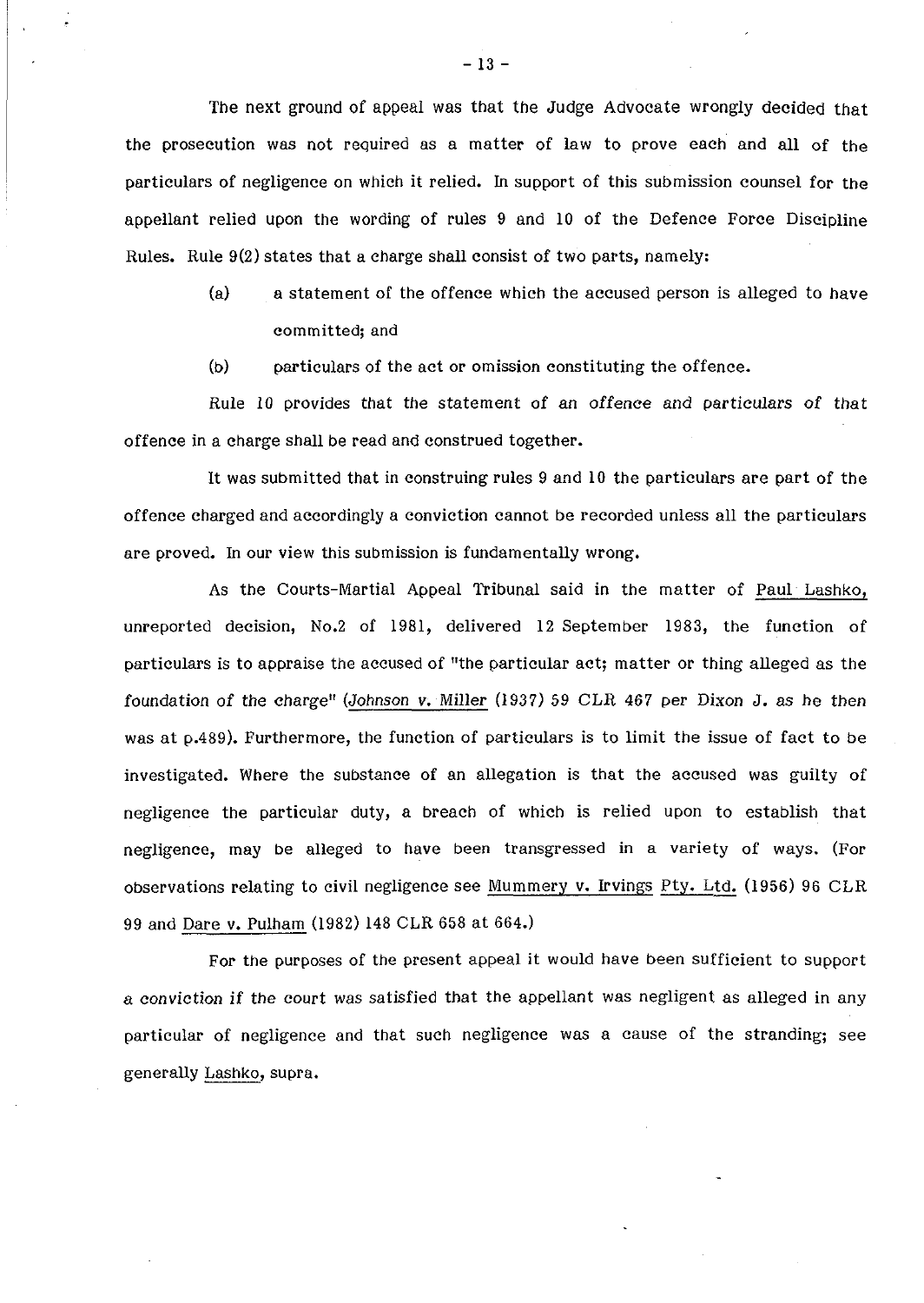We turn to the next ground of appeal that the conviction should be quashed pursuant to s.23(l)(c) of the Defence Force Discipline Appeals Act 1955 by reason of material irregularities in the course of the proceedings before the court-martial and that a substantial miscarriage of justice occurred. The respects in which it is alleged material irregularities occurred are the failure of the convening authority to take the necessary steps to secure the appearance of the Chief of Naval Staff pursuant to rule 14 of the Defence Force Discipline Rules, and the failure of the convening authority properly or at all to provide the appellant with his reasons for deciding not to secure the attendance of the Chief of Naval Staff. By letter dated 27 August 1985 counsel for the appellant requested the convening authority to secure the attendance at the trial of the Chief of Naval Staff to give evidence. The convening authority replied by letter of 27 August 1985 requiring the appellant to inform him of the grounds on which the Chief of Naval Staff was required before initiating action to secure his attendance. The accused's counsel replied by letter of 28 August 1985 setting out the nature of the evidence which the Chief of Naval Staff would be expected to give and by letter of 29 August 1985 the convening authority informed the appellant's counsel that he did not propose to take steps to secure the appearance of the witness because no ground had been established that the appearance of the witness was reasonably necessary.

At the trial it was open to the accused to apply to the Judge Advocate to secure the attendance of witnesses or additional witnesses on his behalf  $(s.141(1)(a)(ii))$ . If such an application had been made the Judge Advocate had power to grant the application  $(s.141(5)(b))$ . No such application was made at the trial on behalf of the accused. In our view it is not open to the appellant now to complain of a material irregularity in the course of the trial in the absence of the appropriate application having been made.

We turn now to consider Grounds 3 and 6 of the Notice of Appeal. Ground 3 reads:

> 'The conviction should be quashed on the ground that it is unreasonable or cannot be supported having regard to the evidence.<sup>1</sup>

- 14 -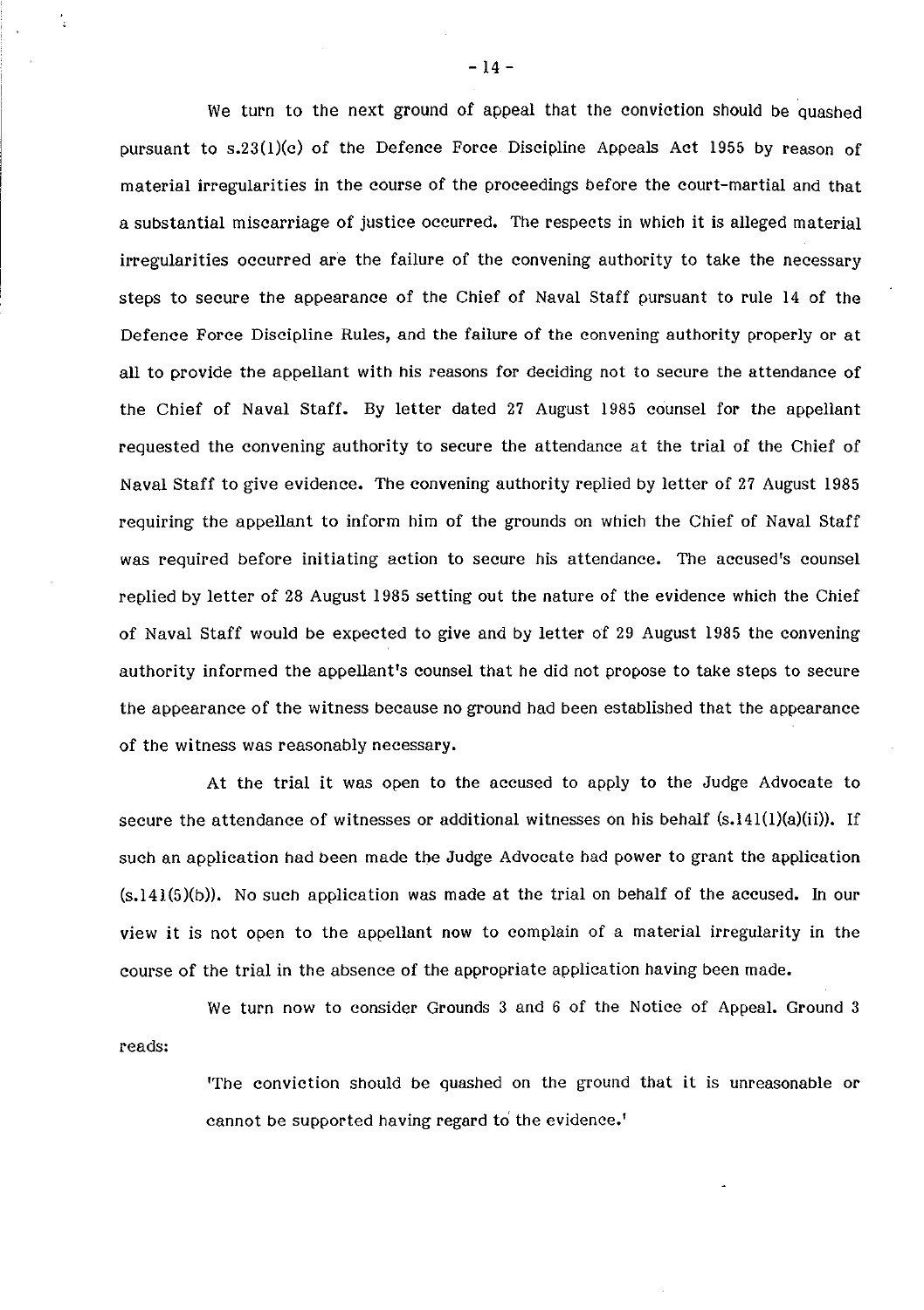Ground 6 reads:

'In all the circumstances of the case the conviction is unsafe and/or unsatisfactory.'

Mr. Ryan, who appeared with Mr. Levine for the appellant, addressed us on these two grounds and in considerable detail examined the evidence relating to each of the seven particulars of negligence which were furnished by the prosecution in support of the first charge. No doubt Mr. Ryan dealt with each of the particulars of negligence because of his leader's submission that it was necessary for the prosecution to establish each one of the particulars in order to sustain a conviction. On such a footing failure to establish any one particular would have been fatal to the prosecution. We have, however, already dealt with that submission and ruled that it is not incumbent upon the prosecution to establish each and every one of the particulars of negligence. Upon this basis it is necessary to consider Grounds **3** and 6 of the Notice of Appeal to ascertain whether there was evidence before the court which, if accepted by the court, could justify a verdict of guilty and further, if there was such evidence, whether it was of such a nature as to render a verdict of guilty unsafe or unsatisfactory. Looked at in this light we are clearly of the conclusion that there was abundant evidence which, if the court chose to accept it, would amply justify the court's verdict.

The prosecution called as a witness Lieutenant-Commander Whitehouse, RAN, the Fleet Navigation Officer. Lieutenant-Commander Whitehouse was established as an expert navigator and it is only necessary for the present purpose to refer to one or two passages in his evidence. Before doing so we may observe that the basic premise of Lieutenant-Commander Whitehouse's evidence was that in the circumstances, having regard to the scale of the chart, the warning on the chart, the conditions existing at the time, the absence of navigational aids and the absence of a properly prepared anchorage plan, it was a risky enterprise to choose an anchorage two cables from the southern tip of Gabo Bay and two cables from the eastern coast of the bay. The warning on the chart is in the following terms:

 $-15 -$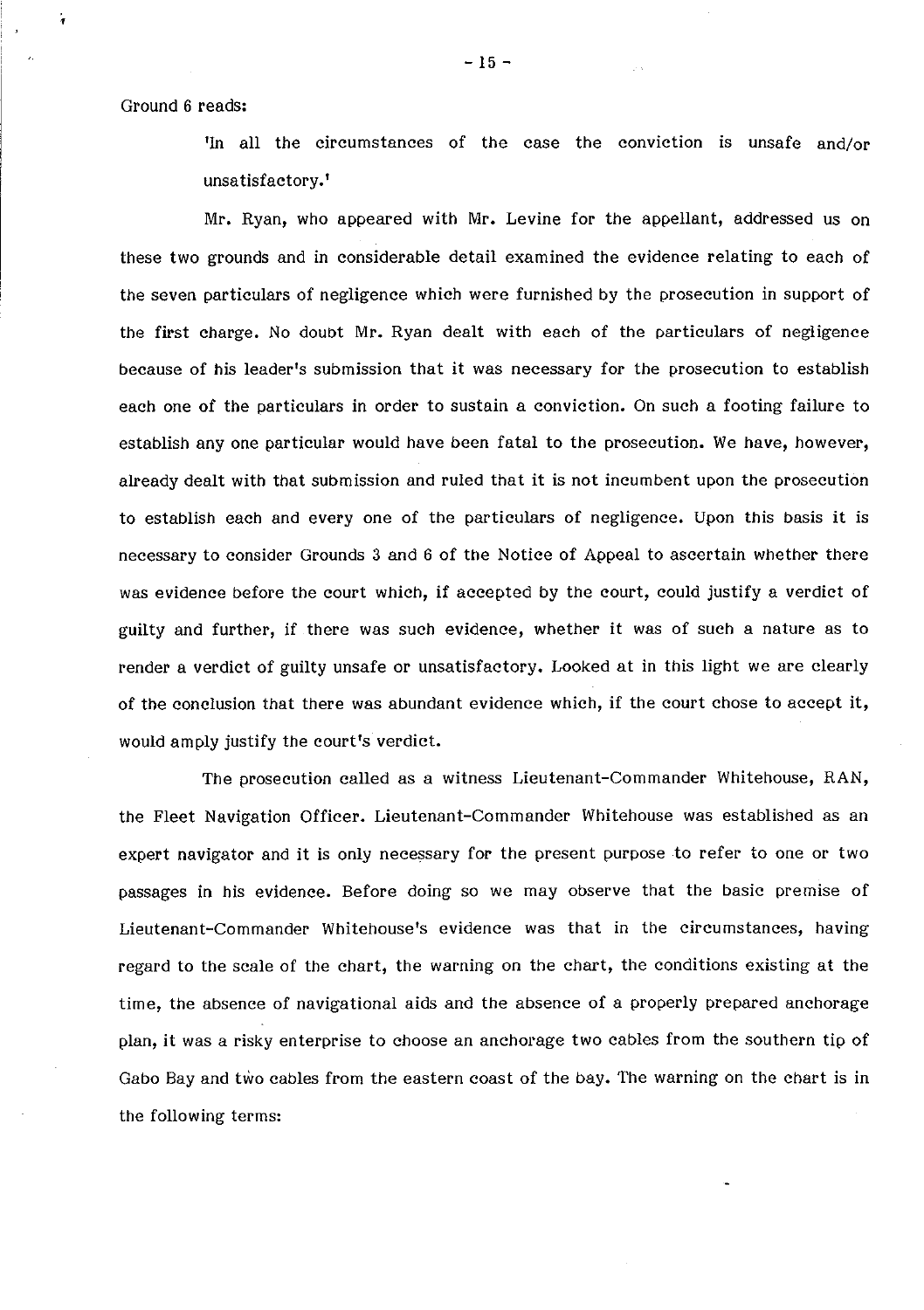#### CAUTION

Some areas within approximately one mile offshore have not been Sounded in detail, therefore uncharted obstructions may exist.

Lieutenant-Commander Whitehouse was asked to indicate where he would have selected an anchorage and, somewhat reluctantly, he selected a point some five cables west of the closest point of land. At the same time he made it clear that he did not wish to be taken as contending that this anchorage point was necessarily a safe one.

At p.800 of the transcript the following passage occurs. The assumptions which

the witness was asked to make were covered by other evidence which it was open to the

court to accept.

ċ

- "Q. Thank you. Assume again that the ship was going to an anchorage two cables away from Gabo Bay and that the weather was from the south-west and the swell one to two metres, wind 20 knots approximately; that there was a formal blind pilotage plan; there was no dedicated blind pilotage officer; that the last time a fix had been plotted on the chart was at time 25; that no set had been calculated; there had been no tidal calculations made with respect to the anchorage position; what risks are involved to the safety of the ship in those circumstances?
- A. Extreme risks.
- Q. Extreme risks of what.<br>A. Extreme risks of endang
- Extreme risks of endangering the ship.
- Q. By what.<br>A. By runnin
- By running aground.<sup> $\mathfrak{m}$ </sup>

At p. 804/5 upon very similar matters being put to him, he said:

"Under those circumstances I would think it would be an accident looking for somewhere to happen."

At p. 828 he was asked questions relating to the warning (reproduced above) which appeared on the chart in use at the time and he said:

> "What I am saying is the caution on the chart is certainly something that 1 regard very strongly and it is ever present. It would be a very very weighty factor in my decision as to where 1 would go."

We have carefully examined the transcript of the very lengthy cross-examination of Lieutenant-Commander Whitehouse and we conclude that it is impossible to say that, as a result of this cross-examination, he withdrew or significantly modified the opinions which he expressed in his evidence-in-chief. His evidence, therefore, remained open to be accepted or rejected by the court.